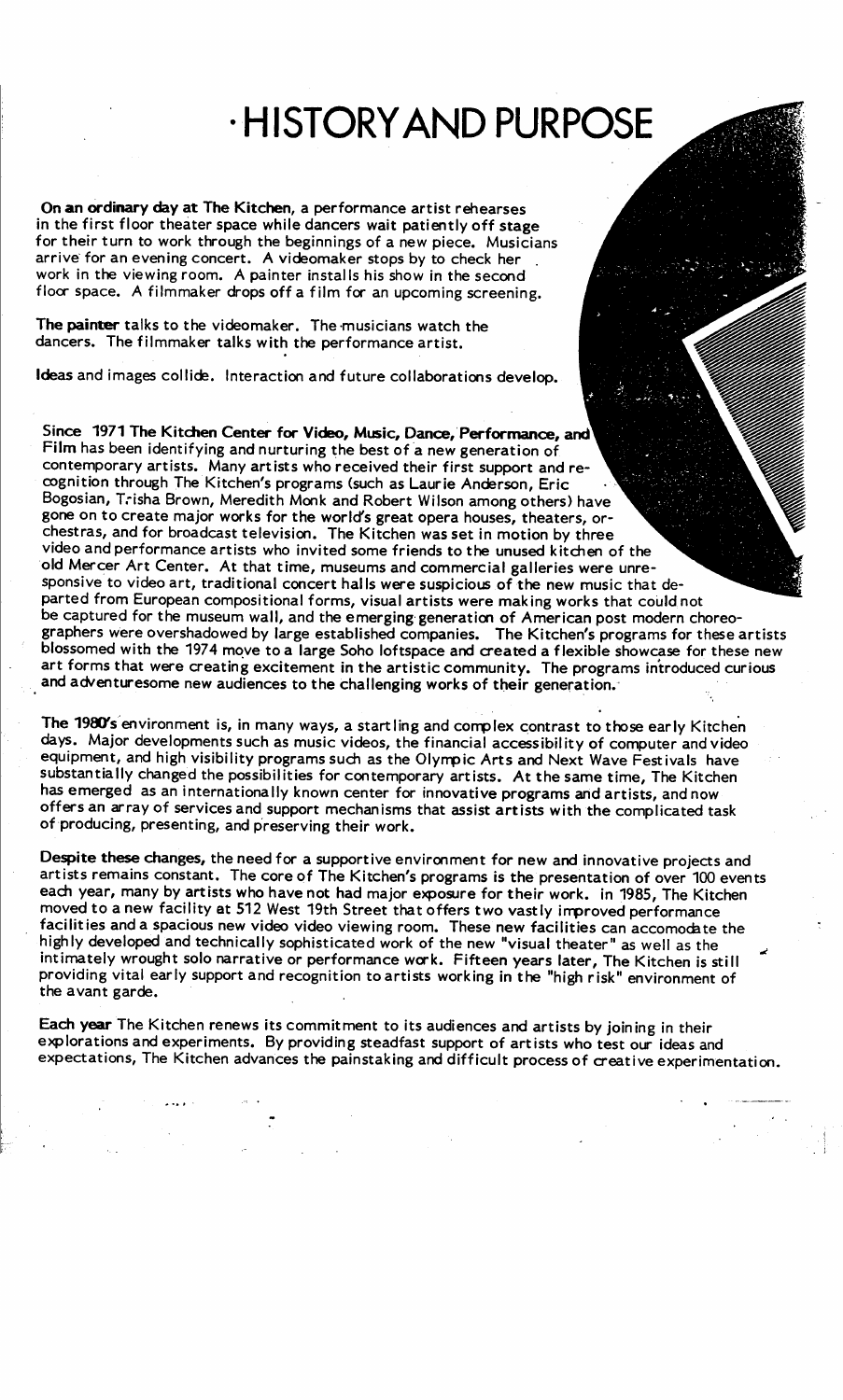## BOARD OF DIRECTORS

| <b>Robert Ashley</b>  | Composer                                                                                                                                                                                                                                                                         |  |  |
|-----------------------|----------------------------------------------------------------------------------------------------------------------------------------------------------------------------------------------------------------------------------------------------------------------------------|--|--|
| <b>Tom Bowes</b>      | Videomaker                                                                                                                                                                                                                                                                       |  |  |
| Paula Cooper          | Owner, Paula Cooper Gallery; Board, Art Dealers<br>Association                                                                                                                                                                                                                   |  |  |
| <b>Philip Glass</b>   | Composer                                                                                                                                                                                                                                                                         |  |  |
| <b>Steven Lavine</b>  | Associate Director, Arts and Humanities,<br>The Rockefeller Foundation                                                                                                                                                                                                           |  |  |
| Meredith Monk         | Composer; Artistic Director, The House Foundation                                                                                                                                                                                                                                |  |  |
| Carlota Schoolman     | Independent Producer/Programmer                                                                                                                                                                                                                                                  |  |  |
| Carl C. Smiley        | Partner, Smiley Associates; Chief Financial Officer, Van Vactor<br>and Goodhart, Inc.; Trustee, George C. Smiley 11 Family Trust; Founder,<br>Friends of Boston Art; Member, Director's Circle, Institute of Contemporary<br>Art, Boston; Board of Directors, Theaterworks, Inc. |  |  |
| Peter R. Stern        | Partner with Berger, Steingut, Weiner, Fox and Stern                                                                                                                                                                                                                             |  |  |
| <b>John Stewart</b>   | Vice President and Portfolio Manager, Alliance Capital Management                                                                                                                                                                                                                |  |  |
| <b>Caroline Stone</b> | Printmaker                                                                                                                                                                                                                                                                       |  |  |
| <b>Willard Taylor</b> | Partner with Sullivan and Cromwell; Trustee, North E. Oil Royalty Trust;<br>Member, Board of Governors of Phelps Association, Yale University;<br>Chairman, Tax Section of the NYS Bar Association                                                                               |  |  |
| <b>John Waddell</b>   | President and Chairman of the Board, Chief Executive Officer,<br>Arrow Electronics, Inc.                                                                                                                                                                                         |  |  |
| <b>Paul Walter</b>    | President and Chairman, Thermo Electric Company, Inc.; Board,<br>Byrd Hoffman Foundation; Member, Photography Committee of<br>the Metropolitan Museum of Art; Member, International Council of<br>Museum of Modern Art; President of Fellows of Morgan Library<br>◢              |  |  |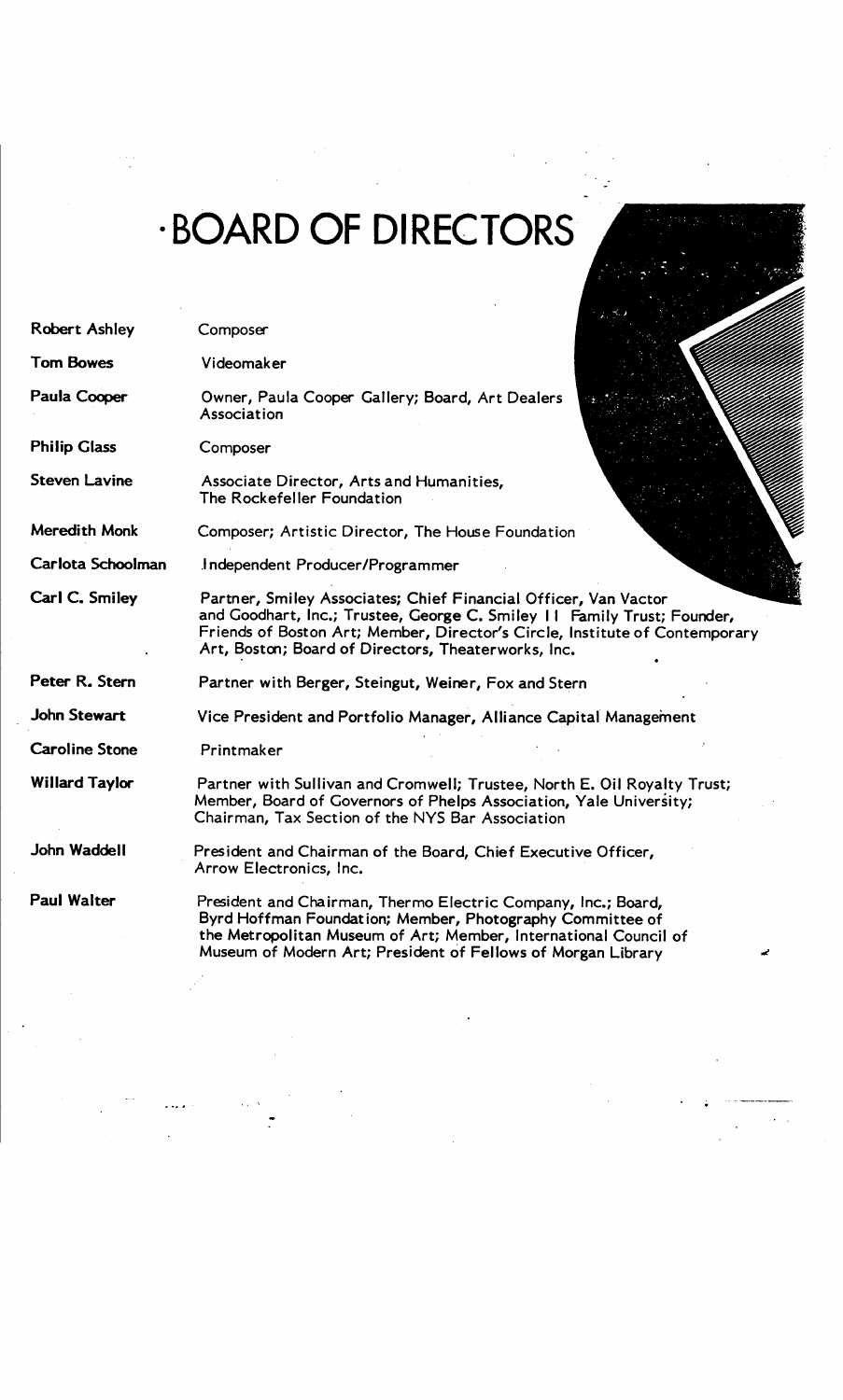# FINANCIAL INFORMATION

### AUDITED BALANCE SHEET June 30, 1985

| Assets                                                                                                                    | Operating<br>Funds                    | Plant<br>Fund | Total                                 |
|---------------------------------------------------------------------------------------------------------------------------|---------------------------------------|---------------|---------------------------------------|
| Cash<br>Investments<br>Grants receivable, restricted<br>Accounts and Interest receivable<br>Equipment, net of accumulated | 30,469<br>100,844<br>108,950<br>7,959 |               | 30,469<br>100,844<br>108,950<br>7,959 |
| depreciation of \$54,555<br>Other assets                                                                                  | 300,030                               | 66,045        | 66,045<br>300,030                     |
| <b>Total Assets</b>                                                                                                       | <u>\$548,252</u>                      | 66,045        | 614,297                               |
| <b>Liabilities and Fund Balances</b>                                                                                      |                                       |               |                                       |
| Loans Payable<br>Accounts Payable and                                                                                     | 89,754                                |               | 89,754                                |
| <b>Accrued Expenses</b><br>Deferred restricted support                                                                    | 153,477<br>190,599                    |               | 153,477<br>190,599                    |
| <b>Total Liabilities</b>                                                                                                  | 433,830                               |               | 433.830                               |
| Fund Balances (deficit):<br>Unrestricted:                                                                                 |                                       |               |                                       |
| Undesignated<br>Designated                                                                                                | (320, 578)<br>435,000                 |               | (320, 578)<br>435,000                 |
| <b>Total Unrestricted</b>                                                                                                 | 114,422                               |               | 114,422                               |
| Investment in Plant                                                                                                       |                                       | 66,045        | 66,045                                |
| <b>Total Fund Balances</b>                                                                                                | 114,422                               | 66,045        | <u>180,467</u>                        |
| <b>Total Liabilities and</b><br><b>Fund Balances</b>                                                                      | \$548,252                             | 66,045        | 614,297                               |

 $\ddot{\cdot}$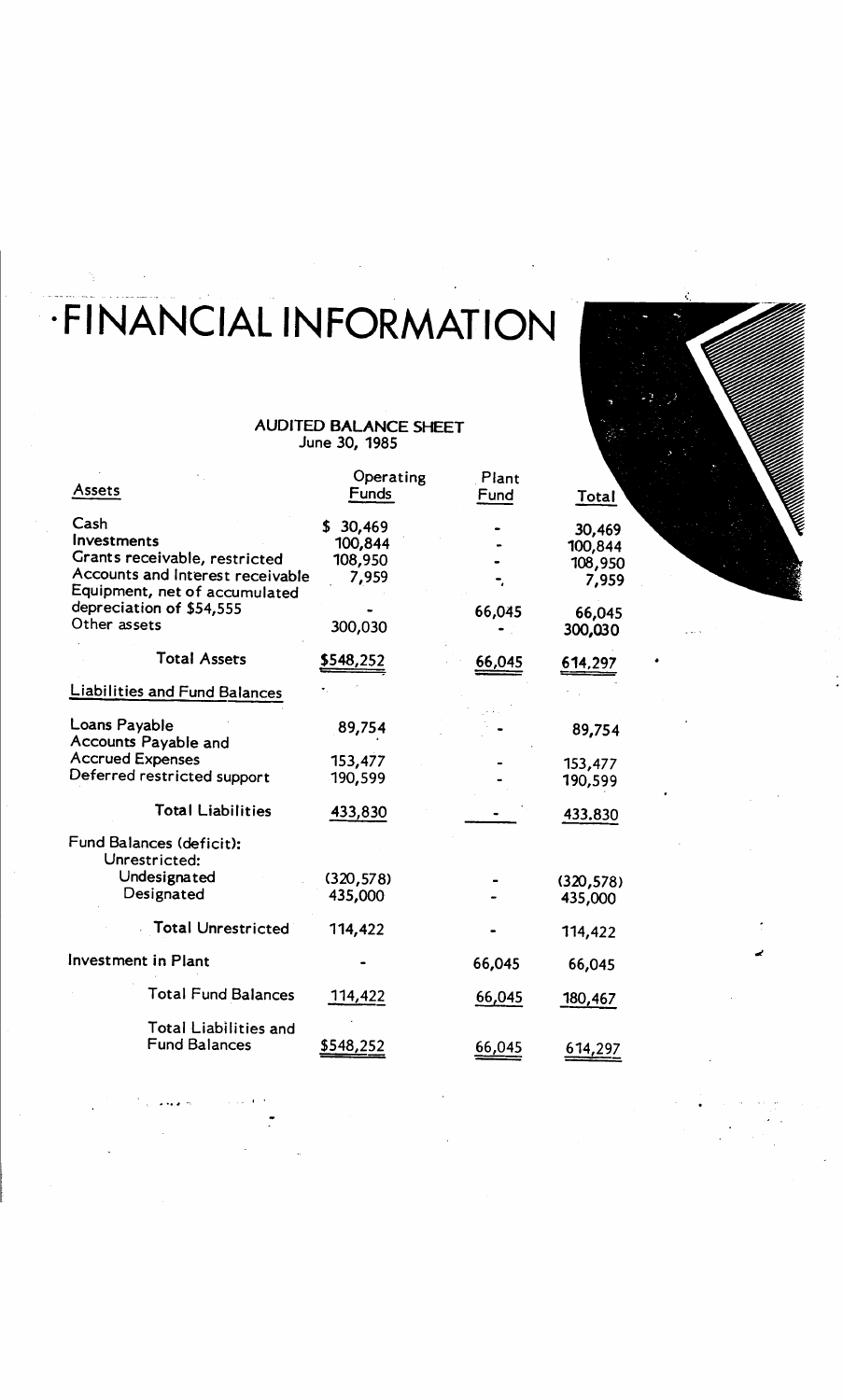## CONTRIBUTORS

#### **GOVERNMENT**

National Endowment for the Arts New York State Council on the Arts' ' New York City Department of Cultural Affairs

### FOUNDATIONS

Art Matters Inc. Ballet Makers Foundation Inc. Mary Flagler Cary Charitable Trust Fromm Foundation Jerome Foundation Meet the Composer Walter Foundation

### **CORPORATIONS**

Alliance Capital American Broadcasting Companies Inc. Columbia Pictures Consolidated Edison Mobil Foundation Pfizer, Inc. Philip Morris Companies Inc.

### MATCHING GRANTS PROGRAM OF:

### Morgan Guaranty Trust Company

 $\overline{a}$  ,  $\overline{a}$  ,  $\overline{a}$  $\ddot{\cdot}$ 



#### IN-KIND

Avon Products CBS News First Boston Corporation GatcheII and Neufeld Gulf & Western Corporation International Tricot Corporation JVC Company of America Metropolitan Life J.C. Penney

And members of The Board of Directors and friends of The Kitchen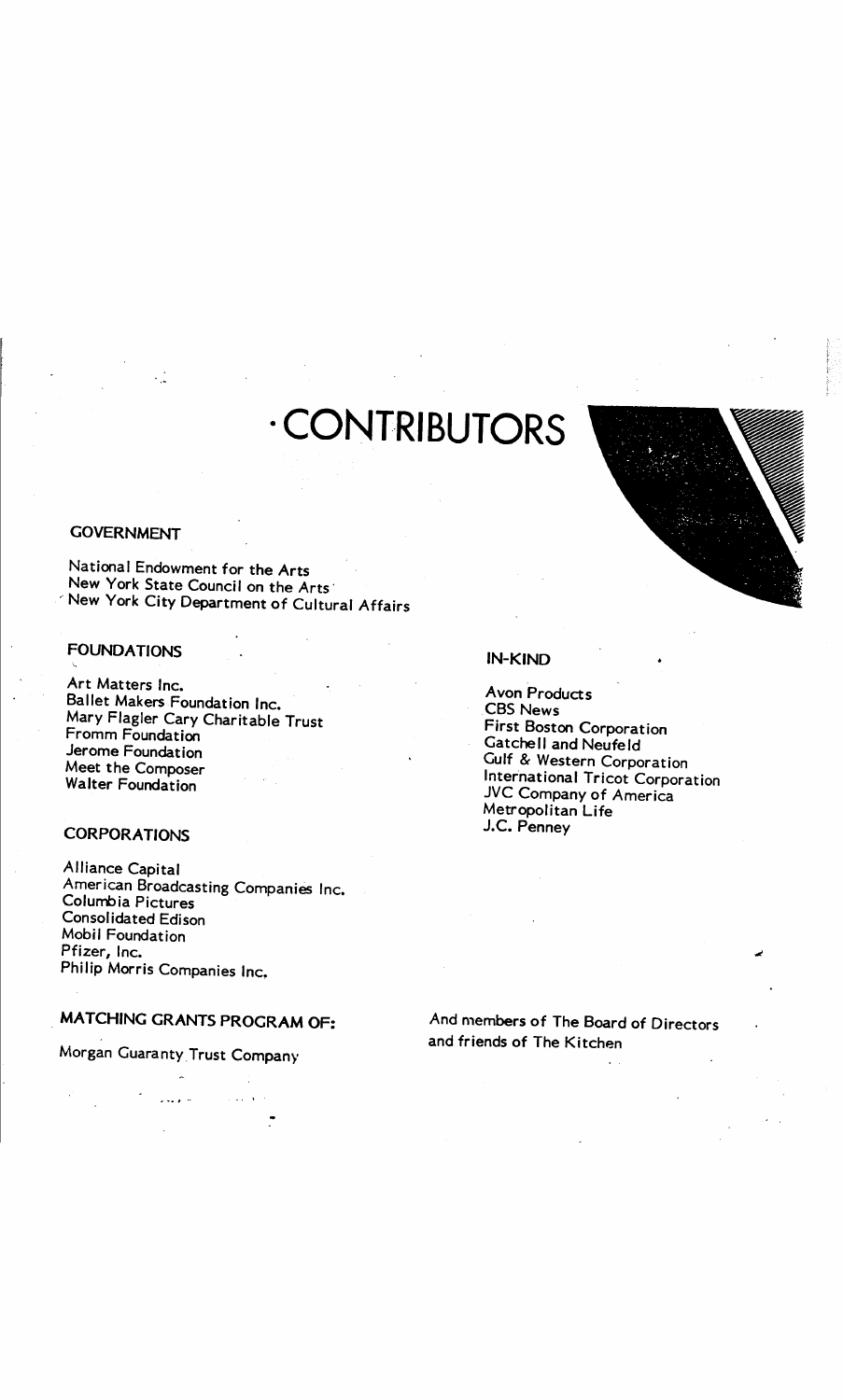### -FACT SHEET



The Kitchen PRESENTS OVER 100 EVENTS A YEAR in a nine-month season of MUSIC,<br>DANCE, PERFORMANCE, VIDEO, AND FILM. Founded in 1971 by three video and performance artists in the kitchen of the old Mercer Art Center, The Kitchen maintains<br>a system of working artist/curators who aressensitive to the needs of the evolving avant garde community. In addition, The Kitchen offers an array of PROGRAMS AND SERVICES on <sup>a</sup> year round basis that relieve independent artists of the complex administrative and financial burdens of producing, exhibiting, and performing their work .

The Kitchen is located at 512 WEST 19th STREET (between 10th and 11th Avenues) in the<br>heart of New York's Chelsea district. Originally constructed as an ice house in the 1880's,<br>The Kitchen's new fully air conditioned and

The Kitchen does business as HALEAKALA, INC. and is a not-for-profit, tax exempt<br>organization with Internal Revenue Service 501(C)(3) status. The Kitchen is governed<br>by a fifteen member Board of Directors composed of artis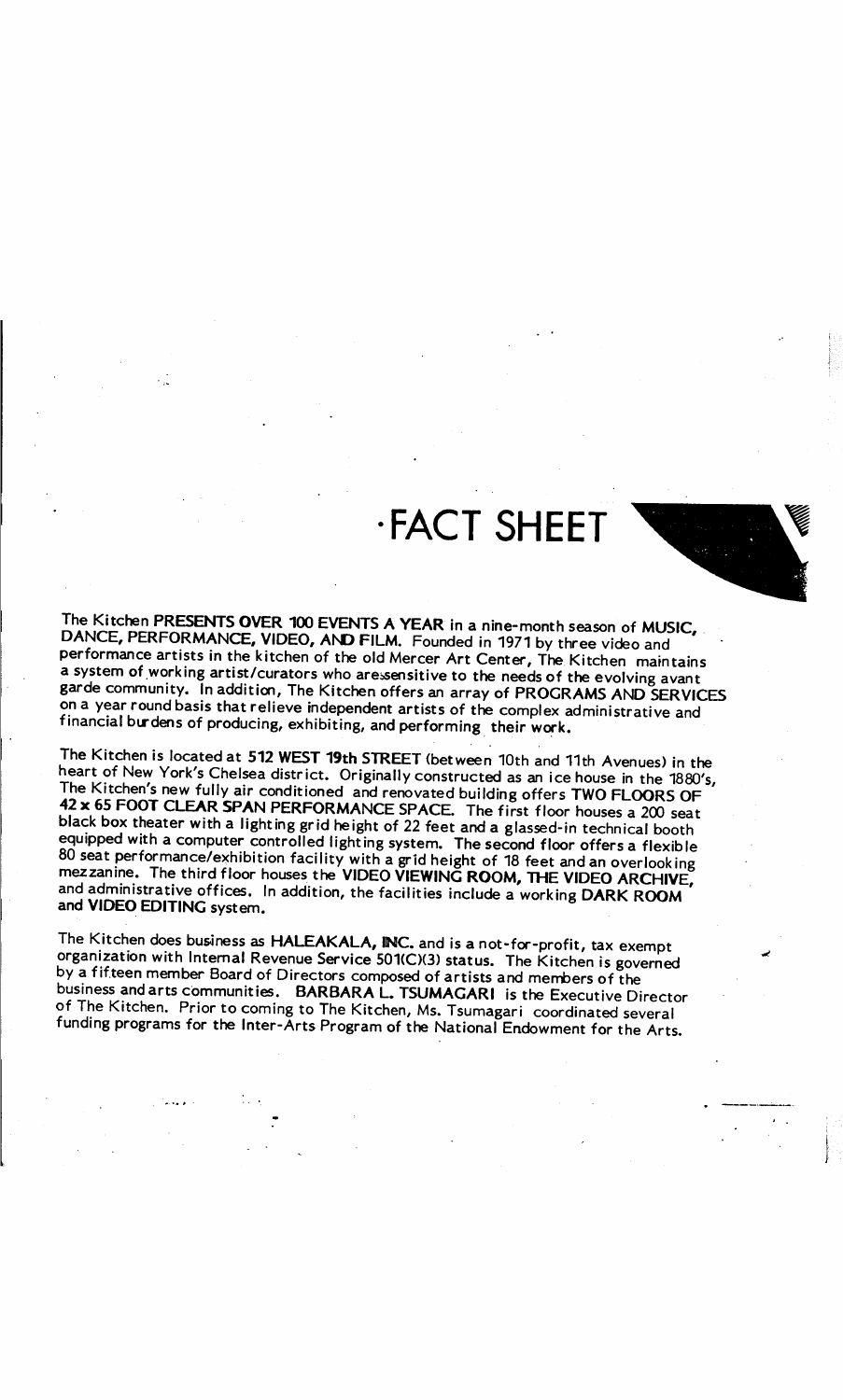In addition to presenting over 100 events <sup>a</sup> year, The Kitchen provides <sup>a</sup> range of programs and services that assist artists in further exhibiting, performing and producing their work. These programs relieve artists of the complex administrative and economic burdens that confront the independent artist. The Kitchen's programs and services also provide current information and networks for presenters, scholars and audiences who look to The Kitchen as a national resource and showcase for avant garde and experimental art.

The Kitchen maintains an extensive VIDEO ARCHIVE of over 2,000 video works and performance documents that is a major resource for broadcast networks, curators, producers and writers throughout the world. The archive forms the nucleus of The Kitchen's VIDEO DISTRIBUTION PROGRAM which currently represents over <sup>100</sup> artists and <sup>150</sup> independently produced works. The VIDEO DISTRIBUTION PROGRAM promotes and licenses independently produced video works to galleries, museums, festivals, educational institutions, and public and private broadcast networks. The distribution program has vastly expanded the audience for these works while providing an additional source of earned income for artists. This year, the distribution program has facilitated exhibitions and broadcasts in Australia, Japan, France, Great Britain, Italy, Denmark, Norway, Germany, Spain, Holland, South America, as well as across the United States. The VIDEO DISTRIBUTION PROGRAM has represented and provided work for the American Film Institute, The Berlin Film Festival, the Venice Biennale, and the Public Broadcasting Service.

The Kitchen's TOURING PROGRAM is a supportive mechanism that facilitates emerging experimental artists' entry into the national touring marketplace. Based on The Kitchen's reputation as <sup>a</sup> leading showcase for high quality experimental work, the TOURING PROGRAM has served as <sup>a</sup> resource for presenting organizations outside of New York City who may be unfamiliar with these artists. Established in 1980 with initial support from the International Communications. Agency, the first tour brought young composers, choreographers, and performance artists to Bucharest, Stockholm, Eindhoven, Paris and Berlin . In 1982, the first domestic tour, THE KITCHEN: USA 1, brought three solo artists and four music ensembles to eight cities across the United States and Canada over a three-week tour. The TOURING PROGRAM has often provided these artists with their first touring engagements and exposure outside New York City. The rotating touring roster has included such artists as Eric Bogosian, Tim Miller, Scott Johnson, "Blue" Gene Tyranny, Timothy Buckley, Blondell Cummings, Yves Musard, Fast Forward, and Joseph Hannan. The TOURING PROGRAM has nurtured adventurous sponsors in such diverse locations as Atlanta, GA; St. Louis, MO; Salt Lake City, UT; Charleston, SC; Santa Fe, NM; and Montreal, Canada.

As one of the national pioneering media art centers, The Kitchen has extended its commitment to innovative broadcast television programming. The Kitchen's MEDIA PRODUCTIONS emmanate from a "cross-over" genre of popular culture and experimental art that can enrich the diet of American television fare. In addition, The Kitchen's MEDIA PRODUCTIONS provide a working ground for artists whose work probes the television medium with a singular vision. The Kitchen's MEDIA PRODUCTIONS provide a lively electronic liaison between the great television audiences and the great television artists of our time. The Kitchen's MEDIA PRODUCTIONS include: "The Kitchen Presents - TWO MOON JULY", directed by Tom Bowes; "Totally New Television (TNT), curated by Amy Taubin; "Perfect Lives" by Robert Ashley; and "30 Second Spots: Television Commercials for Artists" by Joan Logue.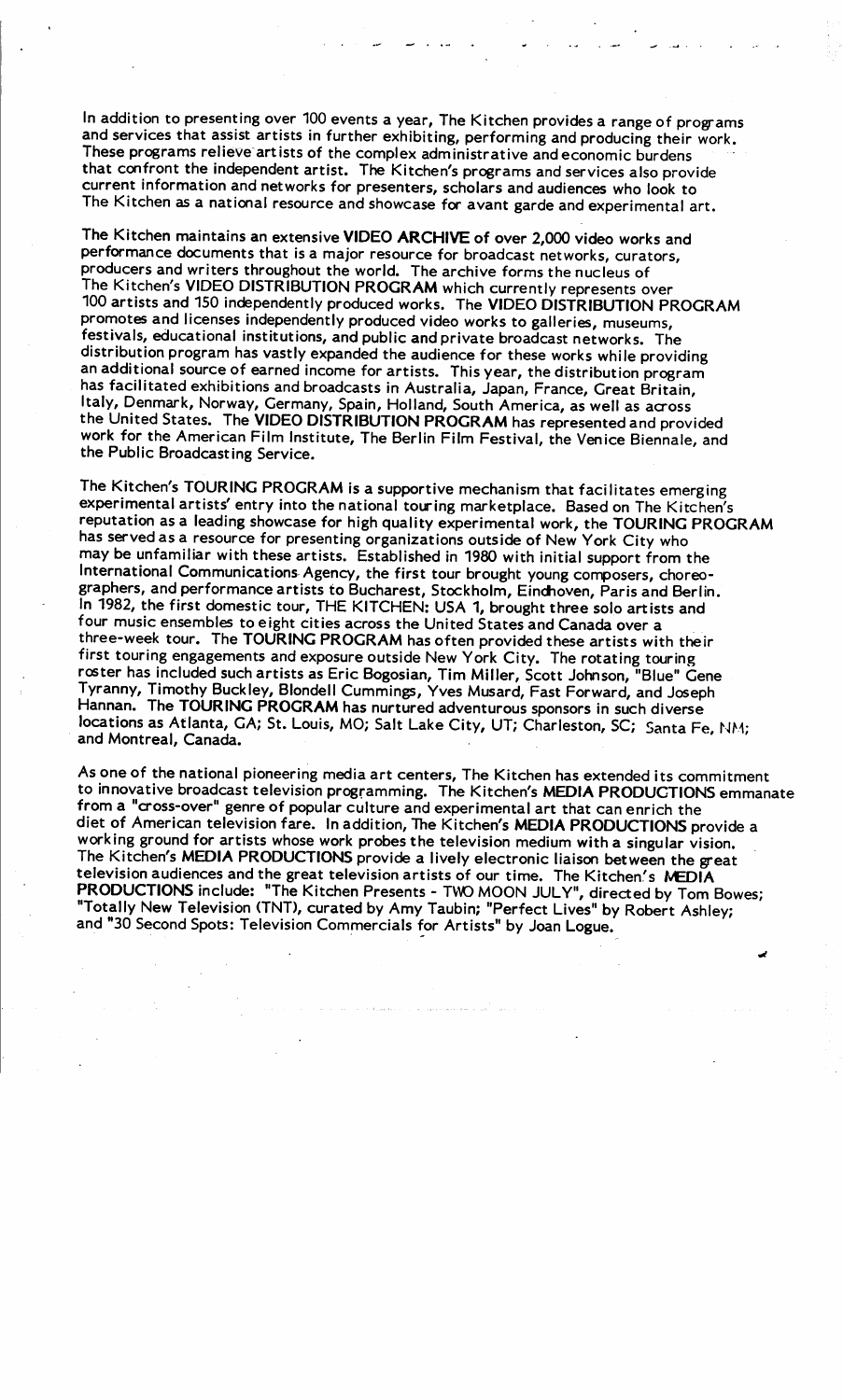VIDEO-

The Kitchen has been described as the "premiere showcase for video art" (NEW YORK TIMES). Characterized by a high level of energy and activity, The Kitchen's video program functions as <sup>a</sup> center for production, distribution, intellectual thought, and exhibition for artists, scholars, technicians, and the general public.

Established in 1971 as a central pillar of The Kitchen's activities, the video program has featured work by such major artists as Nam June Paik, Shigeko Kubota, Woody and Steina Vasulka, Bill Viola, and Brian Eno, as well as new works by scores of younger, lesser known artists. As an interdisciplinary center, The Kitchen attracts a wide range of artists and audiences, many of whom make their initial contact with this field at The Kitchen.

The VIDEO VIEWING ROOM is the hub of The Kitchen's video program. Air conditioned and open free to the public five days a week, the viewing room is equipped with a tri-standard system that can accomodate tapes from throughout the world. The curated programs of the viewing room rotate monthly and feature a range of work including narrative, documentary, image-processed, essay, and visual abstraction. Multi-channel VIDEO INSTALLATIONS are presented on the second floor gallery and reflect the current aesthetic and technological innovations in the field.

The Kitchen's video program also includes regularly scheduled EVENING SCREENINGS of video and film to complement the consistent daily presence of the viewing room. The evening format places video in the same highly visible "prime time" (8:30 P.M.) slot as The Kitchen's performing arts programs. In the coming season, The Kitchen will continue an experimental programming format that mixes live presentations with video screenings offered before and after performances. Through programs such as these, The Kitchen will nurture <sup>a</sup> "cross-over" audience and expand the visibility and impact of the video program.

The video program is curated by Amy Taubin. Ms. Taubin makes films, performances, video tapes, and also writes criticism. She has been the Video Curator at The Kitchen since 1983 and is currently writing film criticism for the Village Voice and Details Magazine. Ms. Taubin teaches at The School of Visual Arts in New York City and has lectured extensively in museums and universities. She has curated for such diverse venues as the Berlin Film Festival and Princeton University. Her criticism has appeared in October, Millennium Film Journal, Art Forum, Alive, Film Comment, among others.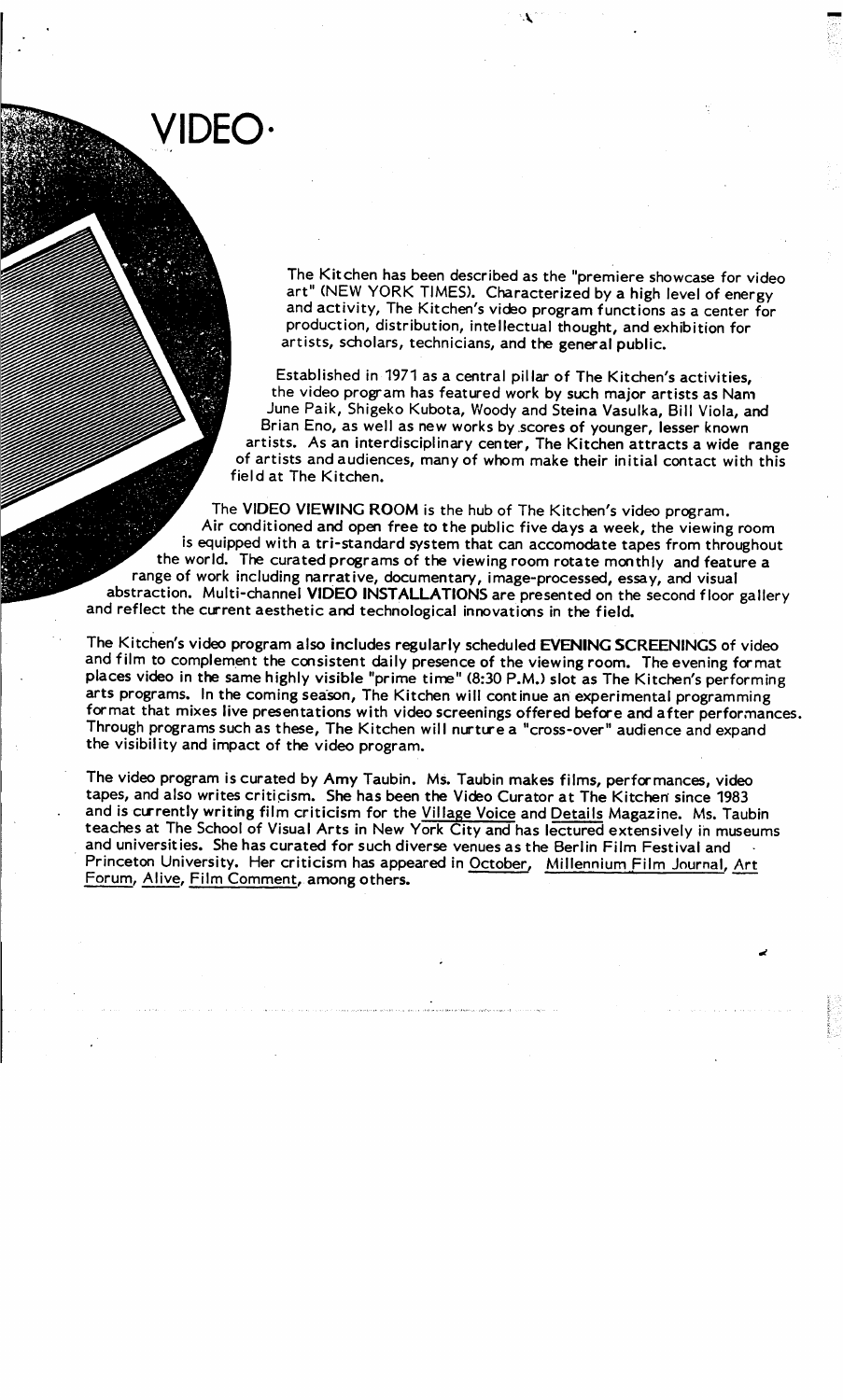### MUSIC

The Kitchen's CONTEMPORARY MUSIC SERIES is one of the most<br>important debut programs in the country. The music series highlights<br>the full range of contemporary American music by making apparent the<br>connections between diffe <sup>A</sup> year's program might include computer music, virtuoso performance, extended vocal technique, new approaches to folk styles, electric and artist/curators, the CONTEMPORARY MUSIC SERIES has examined major issues<br>affecting the evolution of New Music in this country, ranging from the merging of<br>the compser/performer to the incorporation of non-western musical c

The CONTEMPORARY MUSIC SERIES is an evolving forum for the newest in musical thinking<br>and has earned The Kitchen the distinction as "New York's leading showcase for experimental<br>avant garde music" (NEW YORK TIMES). The Kit new audiences for experimental music include sponsoring "NEW MUSIC/NEW YORK" in 1979, <sup>a</sup> concentrated and electric gathering of the most exciting work then on the musical horizon . "NEW MUSIC/NEW YORK" provided the momentum and model for "NEW MUSIC AMERICA", now an annual travelling festival dedicated to the field of new music which has since journeyed across the United States with stops in Minneapolia, MN; San Francisco, CA; Chicago, IL; Washington, DC; Hartford, CT; Los Angeles, CA; Houston, TX; and will be presented this year in Philadelphia, PA.

The CONTEMPORARY MUSIC SERIES is curated by Arto Lindsay. Mr. Lindsay, <sup>a</sup> composer and performer, has been <sup>a</sup> prominent figure on the New York music scene for many years . An original member of the bands "DNA" and the "Lounge Lizards", Mr. Lindsay is currently lead guitarist and vocalist for "Ambitious Lovers", a band which explores a unique blend of Latin rhythms, atonal guitar riffs, and disjointed poetic lyrics. Mr. Lindsay has performed extensively with such artists as John Zorn, John Lurie, and Nana Vasconcelos, and he has recently released <sup>a</sup> new album entitled "Envy".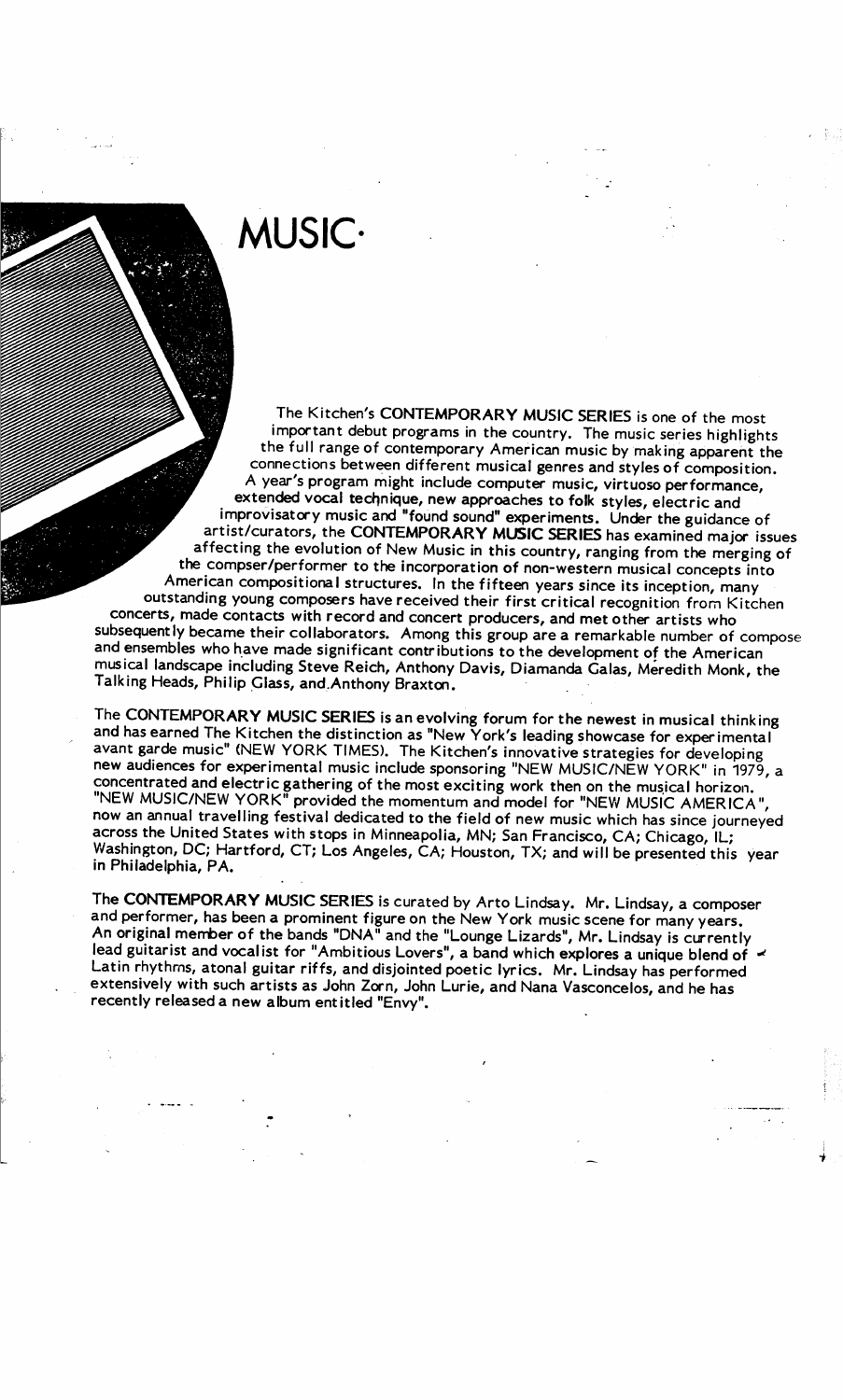## DANCE.

Established in 1978, DANCING IN THE KITCHEN began as a showcase<br>for new and interesting work which otherwise lacked a public forum.<br>Young American artists were making major contributions to the dance vocabulary and they were usually doing so in New York City. Ironically,<br>the city suffered from a dearth of good dance facilities (a chronic shortage<br>that still confronts the New York dance community) and there were very fe throughout DANCING IN THE KITCHEN's eight year history. While a senior generation of<br>exploratory choreographers -- including Trisha Brown, Lucinda Childs, and Douglas Dunn --<br>have performed at The Kitchen, the main program THE KITCHEN. For many of these artists The Kitchen presentation is their first major<br>concert and is a stepping stone to other support. Of the artists presented in the past few<br>years, many have received emerging choreograph for the Arts and commissions from the American Dance Festival; many have subsequently been presented by other major dance institutions nationally and internationally.

Cynthia Hedstrom is the curator for DANCING IN THE KITCHEN. Ms. Hedstrom, who was formerly a member of the Lucinda Childs Dance Company, has been actively involved in the New York dance community as a teacher at NYU School 1980 through 1983. Most recently, Ms. Hedstrom has been associated with the experimental theater company Mabou Mines. Ms. Hedstrom is a member of the selection committee for the New York Dance & Performance Awards (The Bes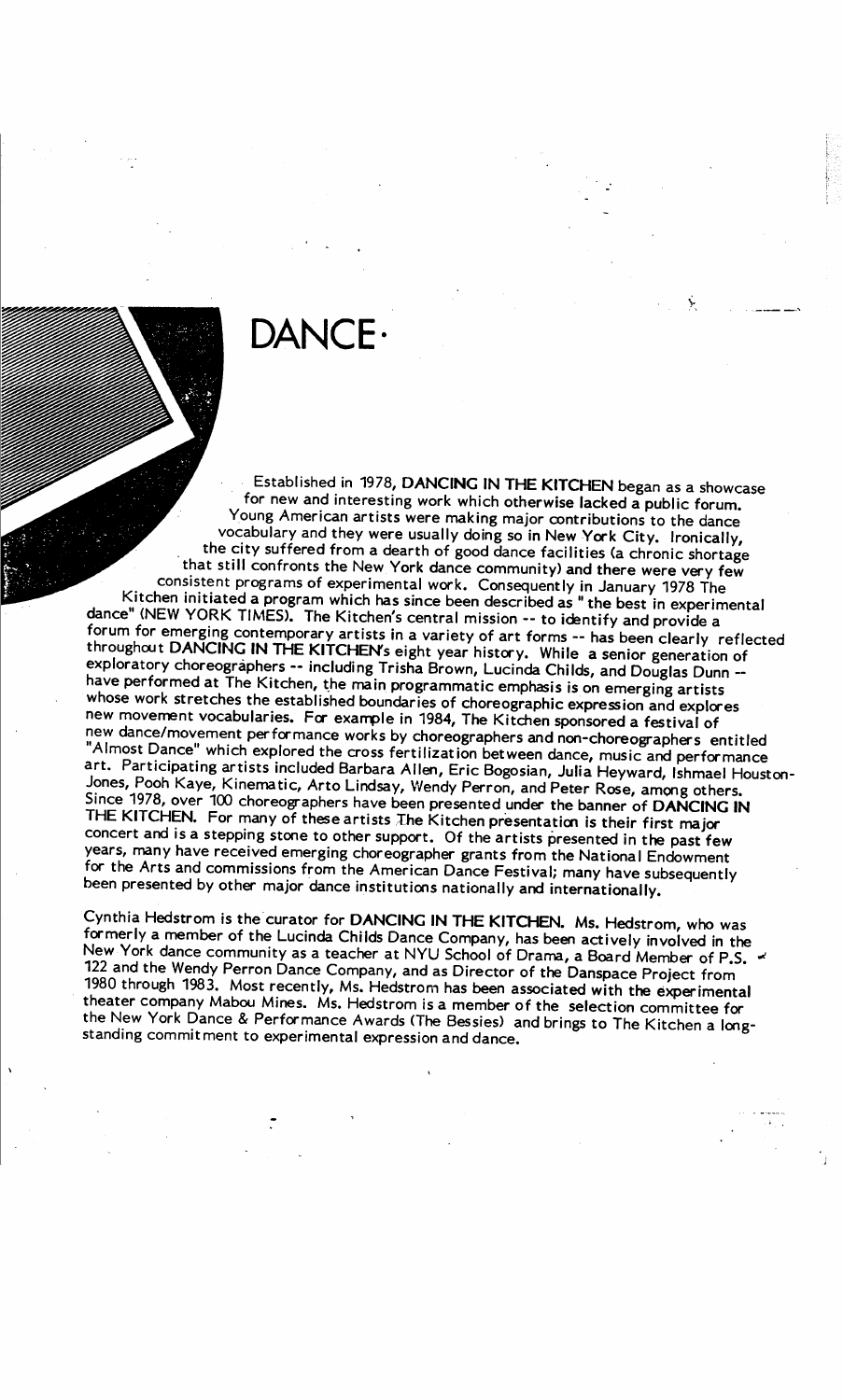## PERFORMANCE-

The Kitchen's PERFORMANCE SERIES is <sup>a</sup> flexible program for <sup>a</sup> rich body of work that fuses and crosses traditional arts disciplines . Drawing from the postmodern techniques of dance, music, film/video, theater and conceptual art, these artists are forging new forms and challenging the standing hierarchies of the creative process. Out of this setting, performers such as Laurie Anderson have synthesized a clear<br>personal medium of expression with a uniquely contemporary profile. Since 1971, The Kitchen's PERFORMANCE SERIES has offered artists a supportive environment for the development of works that are responsive to ideas rather than art forms and provided audiences with a direct look into the evolution of contemporary art's newest genres.

The Kitchen's Wooster Street loft space provided <sup>a</sup> platform for early seminal performances by such artists as Robert Wilson, Meredith Monk, Eric Bogosian, Joan Jonas, and Laurie Anderson among many others. The Kitchen's new facility at 512 West 19th Street offers two flexible performance spaces that can accomodate new performance works on an intimate scale as well as fully staged visual theater productions. For example in 1986, The Kitchen presented <sup>a</sup> SRO three-week run of "Dreamland Burns" by the experimental performance troup Squat Theater. The production, which employed a proscenium stage, ahd sophisticated multi-media elements was seen by an enthusiastic audience of over 3,000. The 1986/87<br>season will feature a two-week run of David Cale, a solo performer whose intimately scaled work and ideosyncratic performance technique create an intense and moving commentary on current culture.

The PERFORMANCE SERIES is curated by Scott Macaulay. Mr. Macaulay is a practicing musician and performer who has been with The Kitchen's staff since 1984. As a curator and producer, Mr. Macaulay brought Squat Theater's "Dreamland Burns", in its full length American premiere, to The Kitchen and produced, among other events, "New Ice Nights",  $\star$ <br>The Kitchen's aparing pregnant (alabastics of 543 W + 49th G) The Kitchen's opening program/celebration at 512 West 19th Street. Mr. Macaulay has played synthesizer and tapes with a number of ensembles, including Borbetomagus and a new group entitled Athanor. He is featured as <sup>a</sup> player on several releases on the EJAZ label and has been, for the past five years, host of <sup>a</sup> radio program devoted to New Music on WKCR-FM, New York .